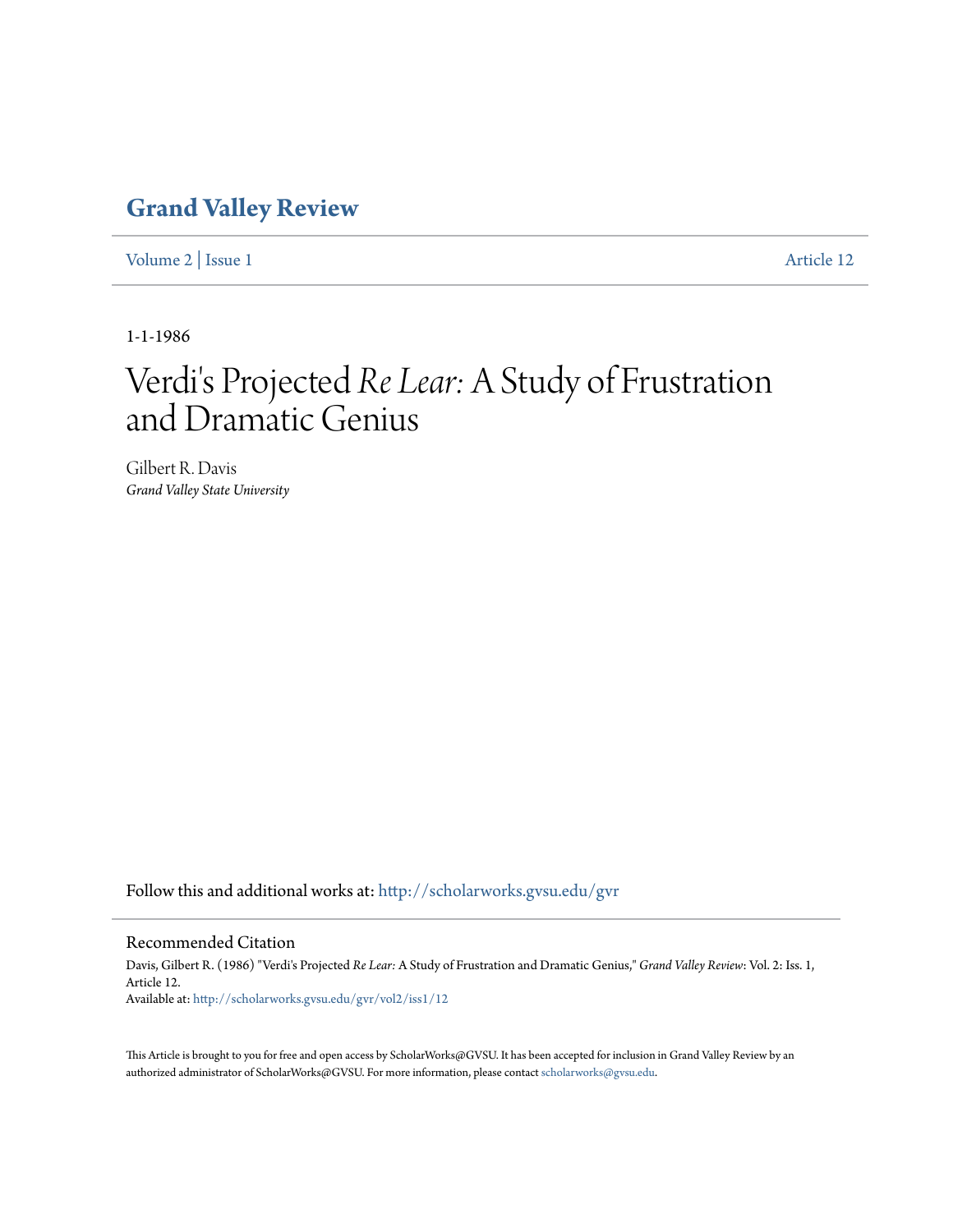## **Verdi's Projected** *Re Lear:*  **A Study of Frustration and Dramatic Genius**

#### I · **Introduction**

Though but three of Verdi's twenty-five operas are based on Shakespearean plays  $-$  *Macbeth, Othello, and The Merry Wives of Windsor*  $-$  there is little doubt of his devotion to Shakespeare. Evidence of this worship abounds in Verdi's letters. Early in his career, he confessed preferring "Shakespeare to all other dramatists, including the Greeks." In later years he wrote: "[Shakespeare] has been in my hands from my youth, and I constantly read and re-read him."<sup>2</sup> To Countess Maffei he expressed it this way: "It may be a good thing to copy reality; but to invent reality is much, much better ... .These three words: 'to invent reality' may look like a contradiction, but ask Papa [i.e., Shakespeare]."3

Of Verdi's three Shakespearean operas, critics agree that *Macbeth,* an interesting and accomplished work, is less as opera than its original is as drama. On the other hand, almost everyone agrees that *Otello* and *Falstaff* are operas as great as their sources; and some argue that *Falstaff* vastly improves on *The Merry Wives of Windsor.* 

But what can be said about Verdi's fourth Shakespearean opera, the proposed *Re Lear?* Would it have surpassed the earlier *Macbeth?* Would it have equalled *Rigoletto, Il Trovatore,* or *La Traviata,* operas Verdi composed during the years of planning *Re Lear?* Lacking the music, it is of course impossible to know. Yet, from the Maestro's six-year correspondence with his two librettists we can see not only his great frustration with one of them, but we can also piece together a picture of how *Re Lear* might have looked. These letters reveal Verdi's deep understanding of his beloved 'Papa' and of the operatic stage.

#### II . **The Historical Background of** *Re* **Lear**

The history of *Re Lear,* a curious and complicated one, reaches back to 1843, barely four years after Verdi's first opera, *Oberto,* was produced. At that time Verdi abandoned his brief flirtation with the idea for lack of an opera company capable of performing such an ambitious work. Three years later, when Benjamin Lumley requested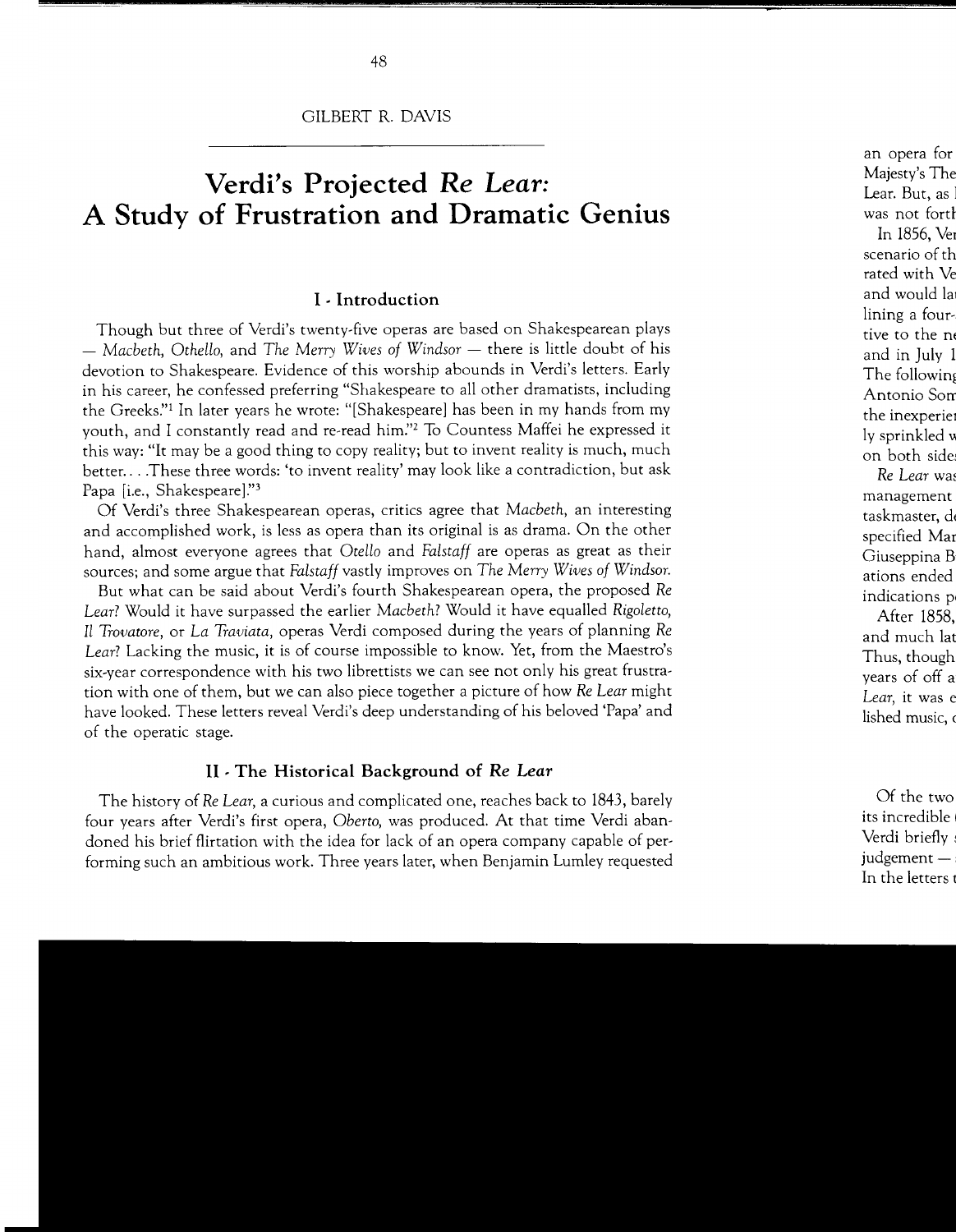an opera for his London season, Verdi agreed to reconsider *Re Lear* because Her Majesty's Theatre could provide a bass (the celebrated Luigi Lablache) capable of singing Lear. But, as Lumley later recounted: "Verdi's health gave way ... and the opera itself was not forthcoming:'4

In 1856, Verdi returned to *Re Lear,* this time sending Salvatore Cammarano a detailed scenario of the proposed opera. *5* Cammarano, an accomplished librettist, had collaborated with Verdi on *Alzira* (1845), *La Battaglia* Di *Legnano* (1849), *Luisa Miller* (1849), and would later write the libretto for *Il Trovatore* (1853). Verdi's draft of *Re Lear,* outlining a four-act opera of eleven scenes, is a surprisingly complete document, sensitive to the needs of the reduced drama. Further work on the libretto was delayed, and in July 1852 Cammarano's sudden death forced Verdi to set the project aside. The following year Verdi returned to *Re Lear,* this time with the poet and playwright Antonio Somma. By mid-1853 they were deeply involved, with the Maestro teaching the inexperienced Somma the rudiments of libretto writing. Verdi's letters are liberally sprinkled with polite corrections and deletions, and after three years of frustration on both sides, the collaboration produced a libretto, perhaps even a score.

*Re Lear* was offered to the Naples San Carlo for the 1857-58 season, provided the management engaged the right singers. At this stage in his career, Verdi was a stern taskmaster, demanding high standards of performers. For the San Carlo premiere he specified Marietta Piccolomini (who had triumphed as Violetta) for Cordelia, and Giuseppina Brambilla (a contralto of considerable fame) as the Fool. Protracted negotiations ended in cancellation, and the evidence suggests Verdi meant them to.<sup>6</sup> All indications point to his unwillingness to set Somma's libretto to music.

After 1858, *Re Lear* resurfaced twice more: once for the 1863 Paris Opera season, and much later when Verdi and Arrigo Boito began their celebrated collaboration. Thus, though *King Lear* was Verdi's first flirtation with his beloved Shakespeare, twenty years of off and on work produced no opera. If Verdi composed any music for *Re Lear,* it was either destroyed, according to his final instructions for all his unpublished music, or (more likely) found its way into other operas, as the opportunities arose.

#### **HI · The Somma Collaboration**

Of the two libretto projects, Somma's completed version is of interest mainly for its incredible (even for opera!) mangling of the original. In his initial correspondence, Verdi briefly summarized the *Lear* plot, instructing Somma to "do what - in your judgement  $-$  seems right to you. Only keep your eye on the need for absolute brevity." In the letters that followed, Verdi presented a textbook of libretto writing, instructing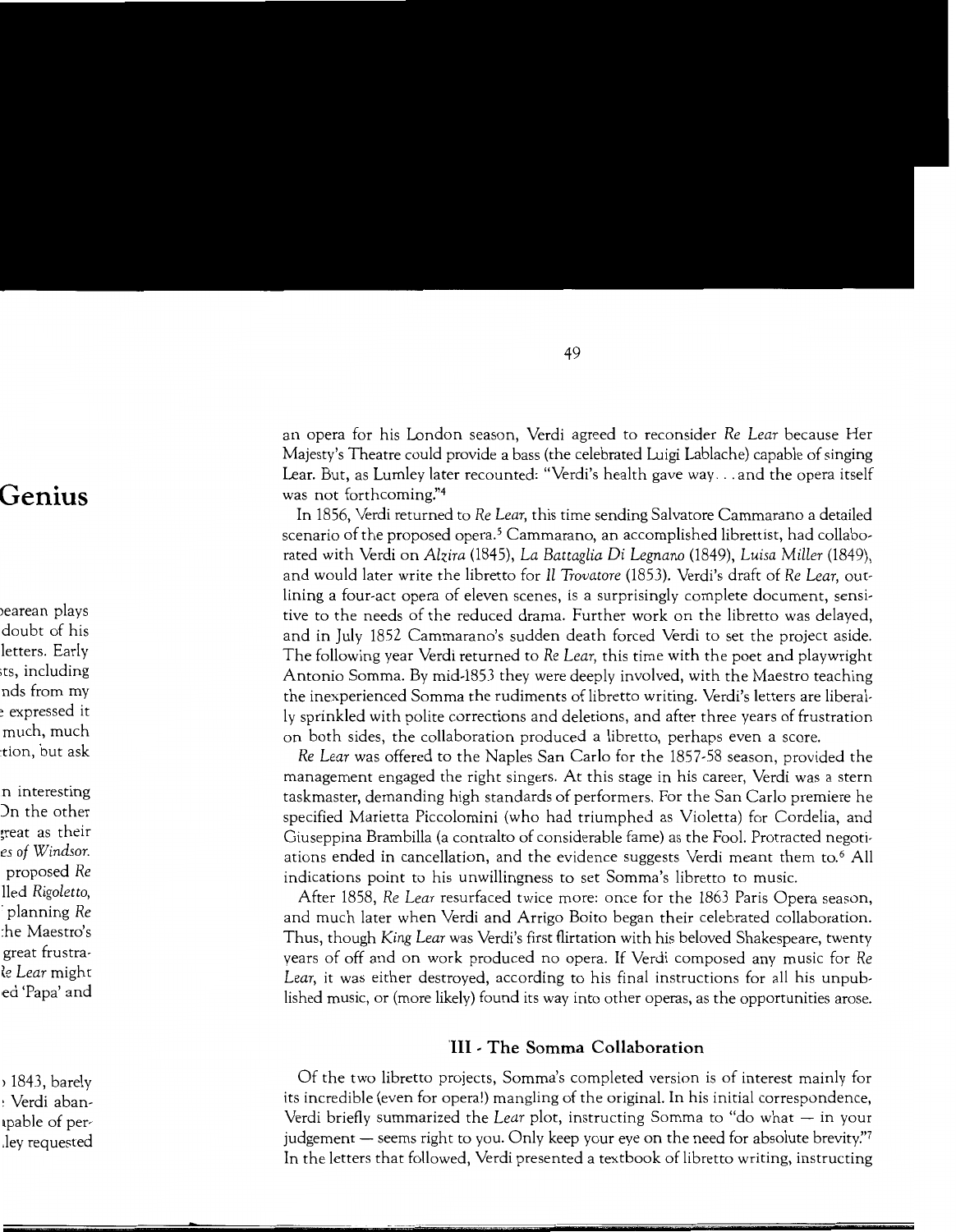the inexperienced Somma in all aspects of the operatic stage. But in the end Verdi  $\gamma$  got  $-$  in place of "absolute brevity"  $-$  a sprawling, confused, and confusing libretto.

Cutting and rearranging, Somma eliminated Edgar and Gloucester, introducing in their place a new character, "the Hermit." (One can imagine Verdi's enthusiasm for this little alteration, since hermits usually appear in opera to unravel those knotty plots that artless librettists create through their cutting and rearranging!) In addition, Somma left Edmund's death in the final act unresolved. But when he suggested a ballet and chorus to resolve some of the problems the trimming had caused, Verdi had had enough. His April 7, 1856 letter to Somma sums up the distress:

I'm not sure the fourth act of "King Lear" is good in the form in which you just sent it to me, but I know that you can't impose so many recitatives one after another on the audience, especially in the fourth act. I would be willing to set even a newspaper or a letter to music, but in the theater the public will stand for anything except boredom ... [Act IV] certainly lacks brevity, perhaps clarity, perhaps truth.

Clearly Somma was over his head. The libretto had lost its focus: it was no longer Shakespeare. Indeed, it was a giant step back from the outline Verdi had proposed to Cammarano six years earlier.

#### **IV - The Cammarano Collaboration**

That outline  $-$  125 lines long  $-$  reduced Shakespeare's sprawling original (twentysix scenes in five acts) to eleven scenes in four acts. From the outset Verdi knew they were dealing with something unusual and he urged Cammarano to approach *Re Lear*  freed from the previous operatic conventions:

You understand that there is no need to turn *Re Lear* into the kind of drama we have thus far been accustomed to; but let us treat it in a completely new way, on a grand scale, without regard for conventions.<sup>8</sup>

Exactly what he had in mind Verdi didn't make clear. Perhaps, as he later confessed, it was his difficulty with Shakespeare's "changing scenes all the time;' the effect of which "was like watching a magic lantern." The finished outline, however, reflects no difficulty of this kind; indeed, this amazing summary shows Verdi's keen understanding of both King *Lear* and the operatic stage.

For *Re Lear* Verdi planned principal roles for Lear, Cordelia, Edmund, Edgar, and the Fool; secondary ones for Regan, Goneril, Kent, and Gloucester. He also planned for the usual chorus and supernumeraries. In general, the casting reflects the usual resources of mid-nineteenth century opera houses; but Verdi's placing the Fool among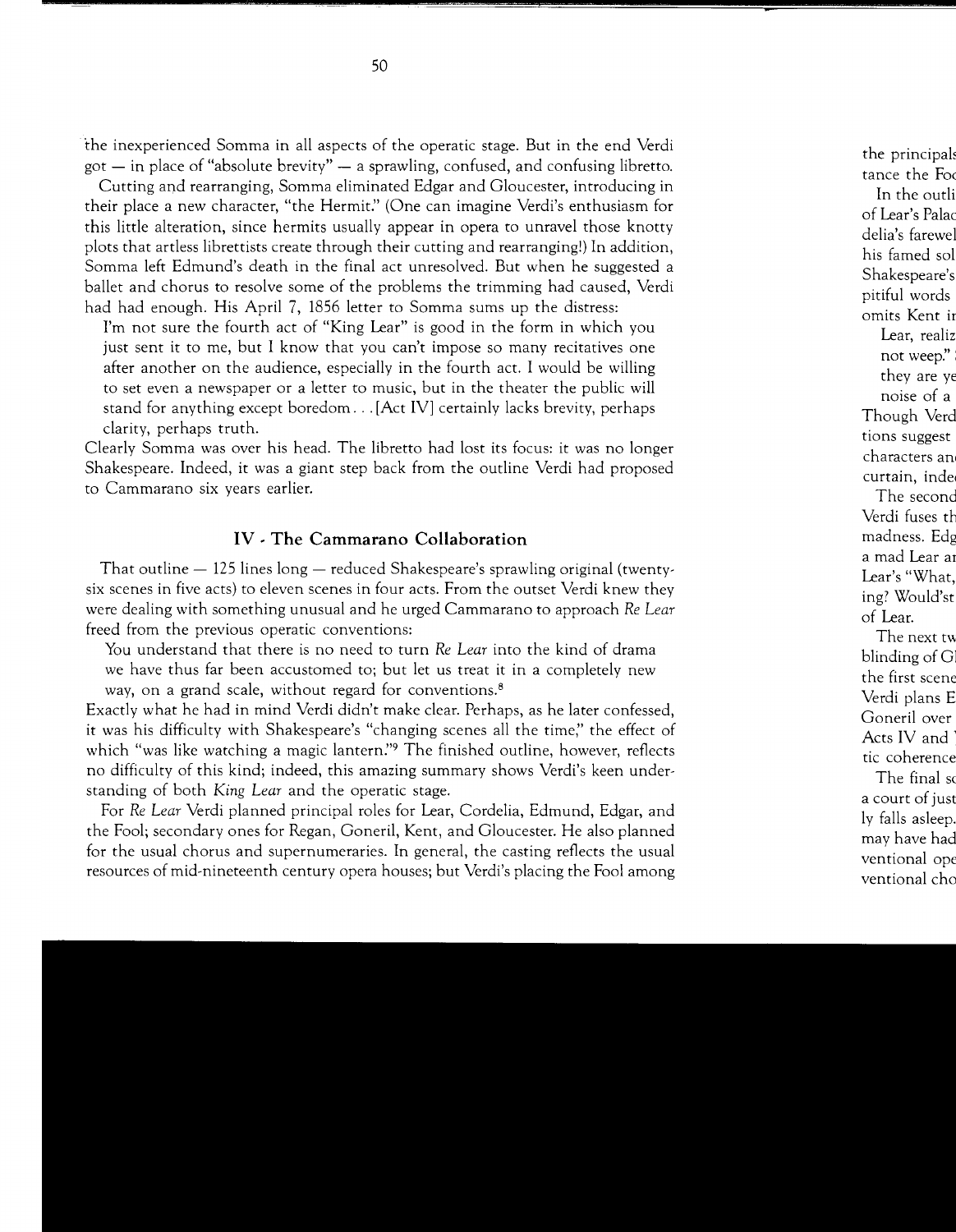the principals, to be sung by a woman, was a bold stroke, emphasizing the importance the Fool had for him.

In the outline, Act I includes three scenes: the first - set in the "Great Stateroom of Lear's Palace" - covers the division of the kingdom, Kent's banishment, and "Cordelia's farewell." The next scene shifts to Gloucester's castle where Edmund delivers his famed soliloquy, "Thou, Nature, art my goddess." From here, Verdi compresses Shakespeare's l.ii and Il.i and closes the scene with "Edgar flees, after attempting with pitiful words to sooth" his father's anger. The next scene follows Shakespeare, but omits Kent in the stocks. The first act closes, in Verdi's words:

Lear, realizing his daughters' heartlessness, cries, "You think I'll weep; no, I'll not weep:' Swearing vengeance he exclaims that he will do terrible things, "What they are yet;' he knows not, "but they shall be the terrors of the earth:' (The noise of a tempest begins to be heard). The curtain falls.

Though Verdi provided no musical details, the ordering of events and stage directions suggest a closing trio of Lear, the Fool, and Kent, supported by the secondary characters and chorus. Lear's being turned out in the storm provides a powerful Act I curtain, indeed.

The second act opens in the midst of the storm, continuing the action of Act I. Verdi fuses the original scenes i, ii, and iv of Act III into a scene of Lear's growing madness. Edgar has now joined the wayward trio. Verdi, taken by the prospects of a mad Lear and the dishevelled Edgar, projects a "magnificent quartet" built around Lear's "What, have his daughters brought him to this pass?/Could'st thou save nothing? Would'st thou give'em all?" The scene closes with Gloucester's arrival in search of Lear.

The next two scenes develop around Edmund's plotting with the sisters, the planned blinding of Gloucester, and the impending battle with France. Verdi's outline sketches the first scene only superficially, but the second returns *Re Lear* to high drama. Here Verdi plans Edmund's aria "To both sisters have I sworn my love," and a duet with Goneril over her token of love. For this scene Verdi reaches over to Shakespeare's Acts IV and V, rearranging and compressing the sprawling subplot to give it operatic coherence and force.

The final scene of Act II returns to the now delirious Lear, who wishes to set up a court of justice to try his faithless daughters. Lear, growing progressively mad, finally falls asleep. Verdi describes this as an "extremely bizarre and moving scene;' and may have had this in mind when he cautioned Cammarano not to be bound by conventional operatic verses. But for the outline, the Maestro temporizes with a conventional chorus of peasants to accompany Lear, Kent, Edgar, and the Fool. Perhaps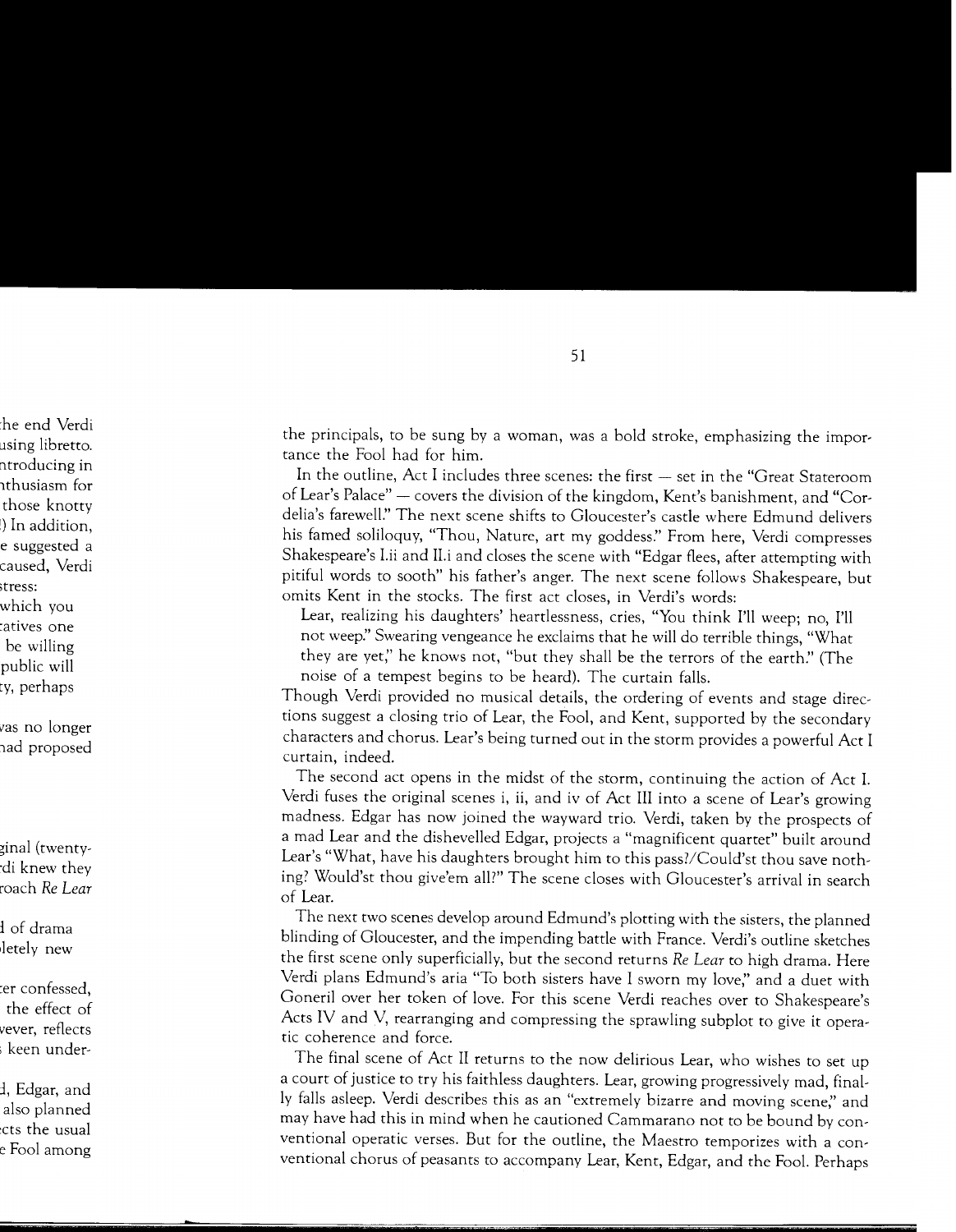when he came to writing this second act close, Verdi would have followed his own advice  $-$  "to treat it in a new way ... without regard for conventions"  $-$  and left the four principals to their "bizarre and moving" quartet, without those gratuitous peasants.

Verdi's third act focuses on Lear and Cordelia, its two scenes taken from the late portions of Shakespeare's Act IV. The first shows Cordelia's great sorrow over her father's fate. Verdi outlines it thusly: "Cordelia, wild with joy, thanks heaven and yearns for the moment of vengeance:' The second scene brings Lear and Cordelia together in a "Tent in the French Camp:' In Verdi's summary, the scene opens with "Lear asleep on a bed." After a brief exchange between Cordelia and the doctor, "Lear awakens. Magnificent duet, as in Shakespeare's scene. The curtain falls." And what a curtain that would have been!

Of Act IV's two scenes, the first opens on Edgar leading the blind Gloucester, who laments the unjust treatment from his son. Shortly we learn of France's defeat and the capture of Lear and Cordelia. The victorious forces appear on stage to the tune of a "March:' Suddenly the armed Edgar appears, "with visor lowered" and accuses Edmund of high treason; Edgar reveals the incriminating letter. They duel and Edmund is mortally wounded. Before he dies he confesses all and urges Edgar hurry to save Cordelia and Lear.

The final action, which Verdi characterizes as "a moving scene between Lear and Cordelia" is set in prison. Here "Cordelia begins to feel the effects of the poison:' Albany, Kent, and Edgar are too late to save her, and "Lear, paying no attention to their arrival, takes up Cordelia's corpse and exclaims: 'She's dead as earth. Howl! Howl! *etc:* Ensemble finale with Lear having the leading part. End:' That is how Verdi finished his proposed *Re Lear.* Noticeably absent in this conclusion is the carnage that bedecks Shakespeare's stage. Verdi wanted no excess of corpses to blur the image, insisting the final tableau focus of the angelic Cordelia and the broken Lear. This dramatic intention led him to alter Cordelia's death to poisoning, which allowed for the final scene between father and daughter, showing "her agony and death." Throughout his planning for *Re Lear,* Verdi maintained a consistent image for Cordelia. As he later instructed Somma, "I won't have Cordelia appear in armor, but rather, as throughout the drama, as a woman and angel."<sup>10</sup>

As the summary for Cammarano clearly shows, Verdi's original *Re Lear* plans were eminently workable. From an otherwise complex original - perhaps Shakespeare's most complicated tragedy — Verdi produced a dramatically effective outline for a libretto. The result of his compression and rearrangement was a concentrated, yet coherent libretto, one with the power of the original. All that remained was for the librettist to supply the verses, which would be turned into music "on a grand scale:' That Cam-